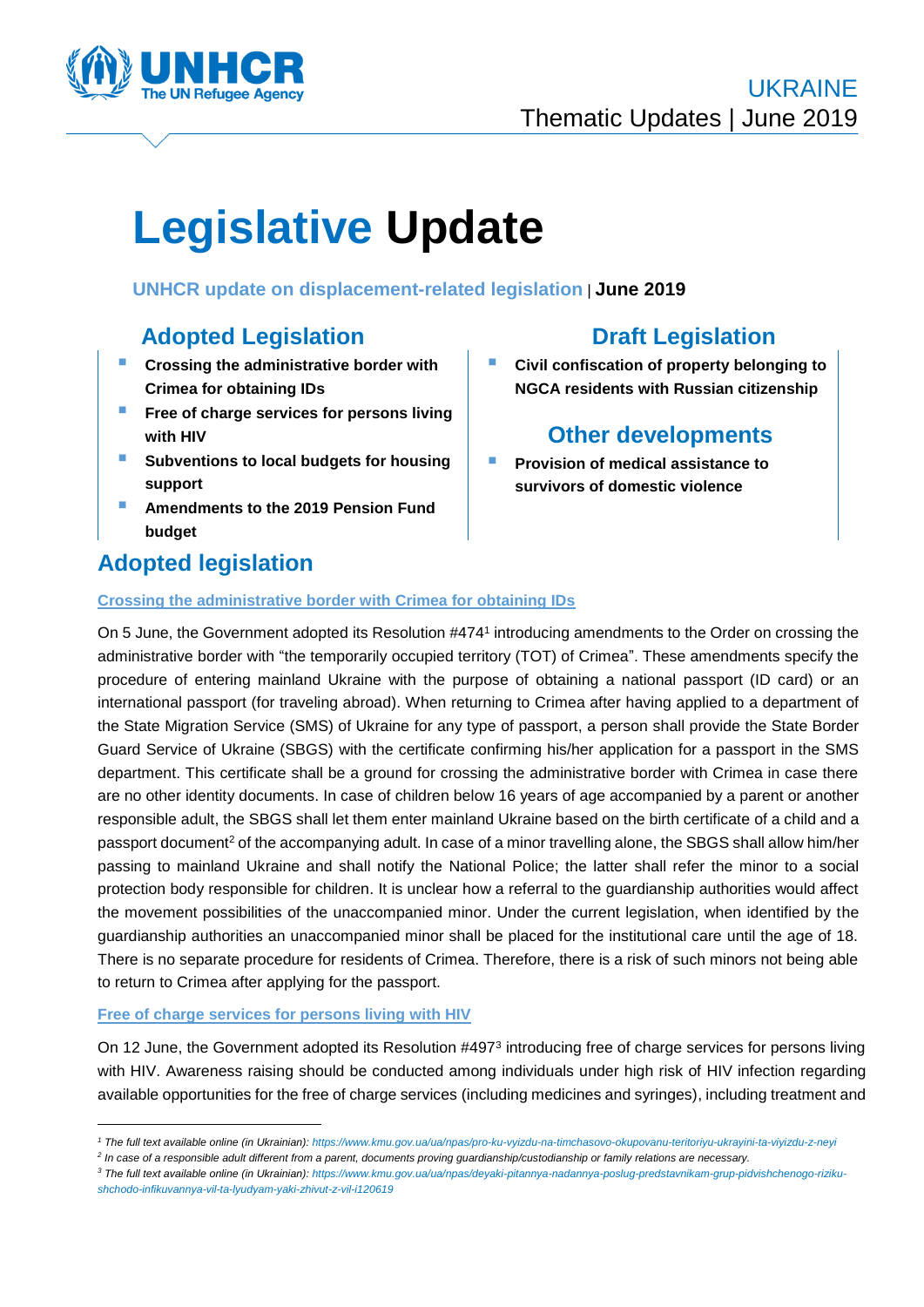

support to those living with HIV. These measures include accessibility of HIV-specific medical services to companions of persons living with HIV, ensuring general awareness regarding available HIV treatment and promoting that drug addicts regularly use medical services. The Ministry of Health should elaborate detailed orders on provision of such services. In case of clear legislative framework and proper financial support, the Resolution would enhance the protection of persons living with HIV. This might be of specific importance for persons living with HIV residing along the line of contact. The Resolution has no specific provisions regarding residents of NGCA.

#### **Subventions to local budgets for housing support**

On 12 June, the Government adopted two Decrees specifying the amount of subventions to local budgets from the state budget to support housing solutions for conflict-affected population. The Decree  $\#418-p^4$  allocates 24 860 289 UAH for compensations to former combatants from among IDPs<sup>5</sup> with the third group of disability. The Decree  $#421-p<sup>6</sup>$  introduces housing compensations to family members of those injured<sup>7</sup> during the direct participation in the ATO/JFO amounting to 305 057 558 UAH.

#### **Amendments to the 2019 Pension Fund budget**

On 26 June, the Government adopted its Resolution #544<sup>8</sup>, amending figures of the 2019 Pension Fund budget. The amendments double the initial amount allocated to cover pension-related payments under the relevant judicial decisions. Now the available budget allocation to cover pension arrears amounts to 100 million UAH.

It is not clear whether the increased budget would cover IDP-related pension debts under the court decisions. The Government still has not adopted a resolution on the payment of accumulated debts to IDPs under court decisions, as expected under Resolution #335 (May 2018).

# **Draft legislation**

#### **Civil confiscation of property belonging to NGCA residents who obtained Russian citizenship**

On 4 June, members of Parliament registered in the Verkhovna Rada the draft law #10363<sup>9</sup>, allowing civil confiscation of property belonging to persons residing in the non-government controlled area (NGCA) of Donetsk and Luhansk oblasts in case they obtain the citizenship of the Russian Federation. Under the "confiscation" the draft means deprivation of property rights under a court decision with the next transfer of such property to the State (movable property) ownership or ownership of local councils (immovable property). The Government should elaborate a special order of civil confiscation.

The draft initiative raises several concerns. It suggests punishment for obtaining citizenship of a foreign state in violation of both national legislation and international standards. It does not specify the legal grounds for such punishment, referring to a non-existing procedure without indicating any time frame for their elaboration. Furthermore, the draft initiative does not envisage any procedure allowing to verify whether a person concerned actually resides in NGCA and whether (s)he obtained Russian citizenship. This may result in numerous cases of arbitrary civil confiscation of movable and immovable property belonging to persons registered in the Donetsk

1

*<sup>4</sup> The full text available online (in Ukrainian)[: https://www.kmu.gov.ua/ua/npas/pro-zatverdzhennya-rozpodilu-deyakih-vidatkiv-derzhavnogo-byudzhetu](https://www.kmu.gov.ua/ua/npas/pro-zatverdzhennya-rozpodilu-deyakih-vidatkiv-derzhavnogo-byudzhetu-peredbachenih-ministerstvu-socialnoyi-politiki-na-2019-rik-i120619)[peredbachenih-ministerstvu-socialnoyi-politiki-na-2019-rik-i120619](https://www.kmu.gov.ua/ua/npas/pro-zatverdzhennya-rozpodilu-deyakih-vidatkiv-derzhavnogo-byudzhetu-peredbachenih-ministerstvu-socialnoyi-politiki-na-2019-rik-i120619)*

*<sup>5</sup> IDPs, who participated in the Anti-Terrorist Operation (ATO)/ Joint Forces Operation (JFO).*

*<sup>6</sup> The full text available online (in Ukrainian)[: https://www.kmu.gov.ua/ua/npas/pro-rozpodil-deyakih-vidatkiv-derzhavnogo-byudzhetu-peredbachenih-t120619](https://www.kmu.gov.ua/ua/npas/pro-rozpodil-deyakih-vidatkiv-derzhavnogo-byudzhetu-peredbachenih-t120619)*

*<sup>7</sup> The Decree covers those wounded, contused, maimed or illness obtained during their participation in the ATO/JFO.*

*<sup>8</sup> The full text available online (in Ukrainian): <https://www.kmu.gov.ua/ua/npas/pro-vnesennya-zmin-do-byudzhetu-pensijnogo-fondu-ukrayini-t260619>*

*<sup>9</sup> The full text available online (in Ukrainian): [http://w1.c1.rada.gov.ua/pls/zweb2/webproc4\\_1?pf3511=66042](http://w1.c1.rada.gov.ua/pls/zweb2/webproc4_1?pf3511=66042)*